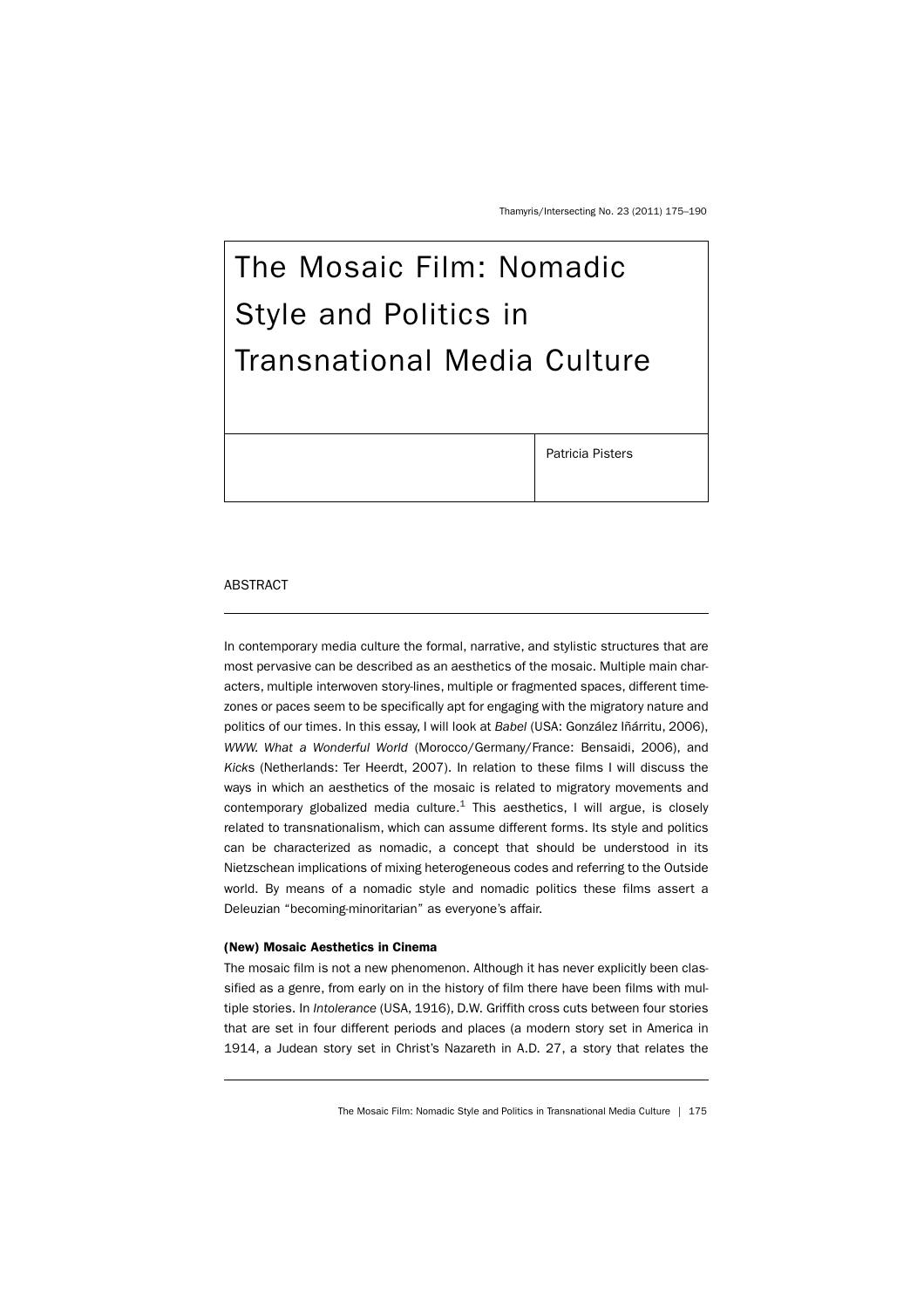circumstances of the St. Bartolomew's massacre of 1572, and a story set in Babylonia in 539 B.C.). Although each story is shot in a different tint (amber, blue, sepia, grey-green) that makes them recognizable, it is already a complex, nonlinear approach to epic storytelling, bound together by the themes of human intolerance, hypocrisy, injustice, and discrimination. Nevertheless, this type of narrative structure never became the primary form of classical Hollywood films, nor of other film schools or movements. In classical Hollywood films, two plot-lines (action-plot and romanceplot) usually unite perfectly to tell the story of a goal-oriented protagonist (Bordwell, Staiger, and Thompson 1985). Epic stories that tell larger stories of a period or of a nation are usually structured in a linear fashion.

Other examples of mosaic films are Orson Welles's *Citizen Kane* (USA, 1941) and Akira Kurosawa's *Rashomon* (Japan, 1950). *Citizen Kane* begins with the death of the newspaper tycoon Charles Foster Kane and the last word he pronounces before dying, "Rosebud." A journalist then sets out to investigate the meaning of this word, interviewing many people who knew Kane, who tell their stories of Kane in a mosaiclike flashback structure that creates a colorful picture of Kane. In *Rashomon*, the central point around which the film revolves is the murder of a samurai, which is described from four different points of view. These examples of well-known mosaic films are less epic than Griffith's, describing, rather, multiple versions of the life of a single person or a single event. In these films, there is a central point that ties together the different pieces of the puzzle, and, in that sense, they present a different type of mosaic structure than the multiple epic narratives of *Intolerance*. What all of the early mosaic films have in common is the fact that they relate to the past, either to collective history or to personal memories that are presented as different moments or different versions of past events.

In contemporary media culture, it seems that the mosaic film has evolved, gaining importance to the point that we could even speak of a new genre. The film that is often described as the starting point of the contemporary mosaic film is Robert Altman's *Short Cuts* (USA, 1993).2 Most strikingly, the mosaic structure of this film does not refer to a history, a person, or an event presented in recollection, but relates to a shared time and place in the present. The film presents a cross section of Los Angeles at the beginning of the 1990s. Twenty-two characters are presented in ten interwoven stories (based on short stories by Raymond Carver). None of the stories, or rather "occurrences," as Altman himself calls them in the documentary *Luck, Trust and Ketchup* (USA, John Dorr and Mike Kaplan, 1993), really ends or is fundamentally connected to the others, except through the common event of a small earthquake at the end of the film and by the news broadcasts that are televised in every household. The characters sometimes meet in significant ways; at others, much more superficially. Compared with the earlier mosaic films, the frames of individual stories are opened up and intertwined in much more complex, subtle, and sometimes even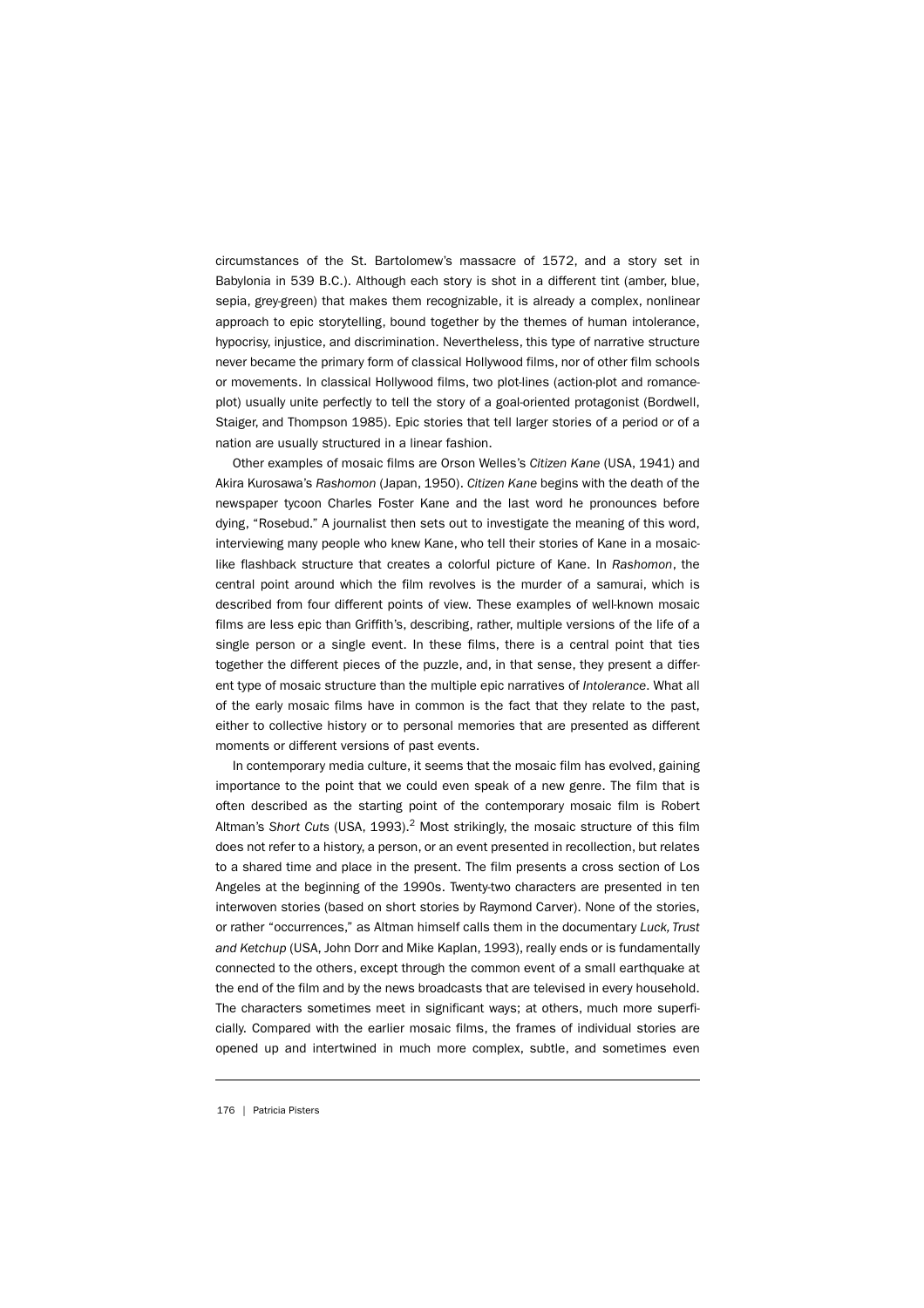random ways in the contemporary mosaic film. $3$  Television and other media seem to play an important role in these random connections between otherwise often unrelated people.

Besides shared time and space in the present, another dimension of the contemporary world that is addressed in the new mosaic films (though not yet present in Altman's film) is an awareness of transnational connections that are made possible not only by the media but also by the increasing migratory nature of today's populations. In these films, the shared space potentially extends over the entire globe, which has consequences for the experience of time and temporality, which becomes more "out-of-synch" or "heterochronic."4 Different time zones, differing cultural significance and experiences of time, and different conceptualizations of time are now sensible through the narratives and in the images of these films. I will return to temporal aspects with respect to transnational migration in the new mosaic film later in this essay. First, I would like to look more generally at types of transnationalism.

#### Types of Contemporary Mosaic Transnationalism

The transnational dimension in contemporary mosaic film can manifest itself in different ways. Of course, by defining different categories of transnationalism in the mosaic film, I do not wish to make absolute distinctions. The distinctions are fluid and the categories are open. Nevertheless, the films that I am focusing on here, *Babel*, *What a Wonderful World*, and *Kicks* take different positions with respect to contemporary transnational migration and its implications, which is why I think it useful to make a rough categorization on this basis.

I will first address a group of recent mosaic films that literally move between countries and continents.5 *Traffic* (Steven Soderbergh, USA, 2000), for instance, gives a multilayered picture of the drug war between Mexico and the U.S. through three alternating stories that finally coincide. *Syriana* (Stephen Gaghan, USA, 2005) also moves between continents to tell four intertwined stories related to the oil industry.<sup>6</sup> In its own particular way, *Babel* also belongs to this cross-continental type of mosaic film. *Babel* tells four stories, divided over three continents, and includes five different languages. The film starts in a small Berber village in the bare mountains of Northern Morocco, where a shepherd sells a gun to a neighbor who wants to use it to chase jackals that attack his herd of goats. His two young sons, Said and Yussef, are in charge of using the gun to protect the goats. We then move to San Diego where a Mexican nanny, Amelia, takes care of two blonde children, Debbie and Mike. Back in Morocco, Australian Susan and American Richard, who are on a bus tour, clearly have an argument to settle during their vacation. Then the film takes us to Japan, where we witness a volley ball game played by deaf-and-dumb girls, among whom is Cheiko, who is watched by her father from the tribunes. The stories will be connected by an accidental bullet, fired by Yussef while playing with his brother, which hits a touring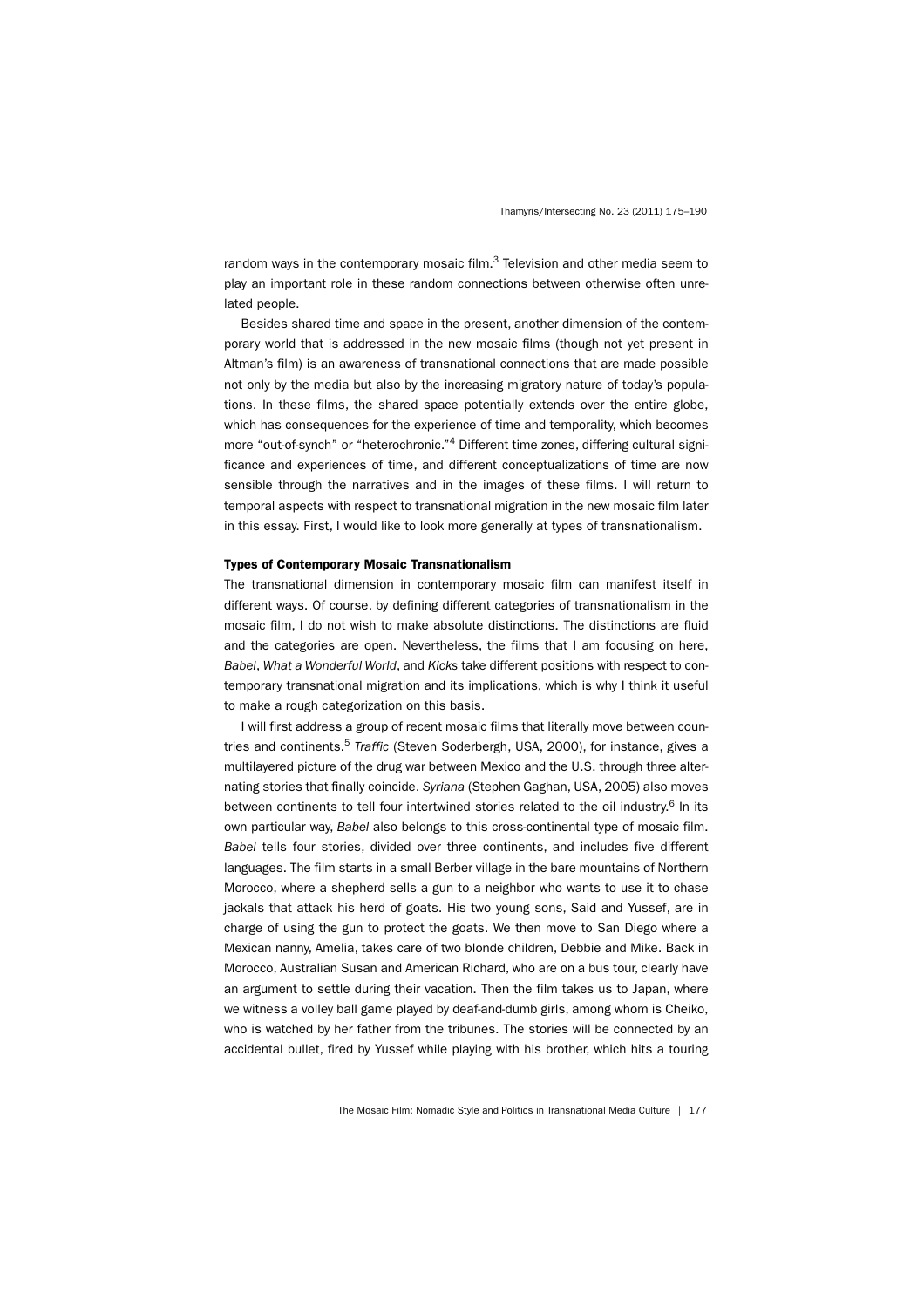car filled with American tourists. It is Susan who is hit by the bullet. While Susan and Richard have to stay longer in Morocco than planned, Amelia takes their children, Debbie and Mike, to her son's wedding in Tijuana. In Tokyo, the police investigate whether the gun that was used to shoot the American touring car formerly belonged to Cheiko's father.

In *The Making of Babel* on the DVD of the film, González Iñárritu states that he has always been fascinated by the air that we all breathe and travel through, that invisible entity that we all share. With this film, he wants to show that although we are in different spaces and different time zones there is a literal cross-continental connection. Not only that the same air that we breathe connects us, but also that a Japanese gun, given as a present to a Berber shepherd in Morocco, can have enormous consequences for people in Morocco, Mexico, and the U.S. On a less literal level, the film expresses another transnational aspect that we share: a common way of expressing through the body when words fail.

A second type of transnationality can be found in mosaic films, set in third world countries, that address different iterations of migration. In this type of mosaic film, the stories are always infused with a longing-for-elsewhere. In André Téchiné's *Loin* for instance, Serge, who is French, Sarah, who is Jewish, and Said, who is Arab, meet in Tangiers, where the fate of those from the West who travel to Morocco intersects with illegal immigrants who want to leave North Africa to find a better living in Europe.<sup>7</sup> This category of transnationalism would also pertain to *WWW. What a Wonderful World*, which is set in Morocco, mainly Casablanca and Rabat, cities that are rendered as hyper-modern urban spaces. Here too, multiple characters interconnect: the contract killer, Kamel; the police officer, Kenza; the cleaning lady and occasional prostitute, Souad; the hacker, Hicham; and his father and several other characters together create a picture of contemporary Morocco. Here, it is neither cross-continental settings nor a transnational cast that set up the transnational dimension, but, rather, an emphasis on contradictions related to globalization and postcolonial conditions in many former colonies. One such contradiction is embodied in the dilemma of the hacker, Hicham, who accesses the digital murder assignments of Kamel. Although he can communicate with the whole world ("Club Internet l'Univers" is the name of the internet café he frequents), his dream of actually travelling to Europe is an impossible one. This aspect of transnational culture, called "fake-globalization" by the filmmaker Bensaidi, is clearly addressed in the film (Bensaidi 2007, 1). Morocco's history as a French colony is also alluded to when Kamel and Kenza speak in French instead of Arabic. I will elaborate on other aspects of this film further on in this essay.

First, I want to touch on a third type of mosaic film related to transnationalism and the migratory mobility of people: the multicultural-meeting-point film, usually set in a Western city, where people of all colors and origins share a contemporary urban space. Here, the crux is not so much a longing for an elsewhere as it is the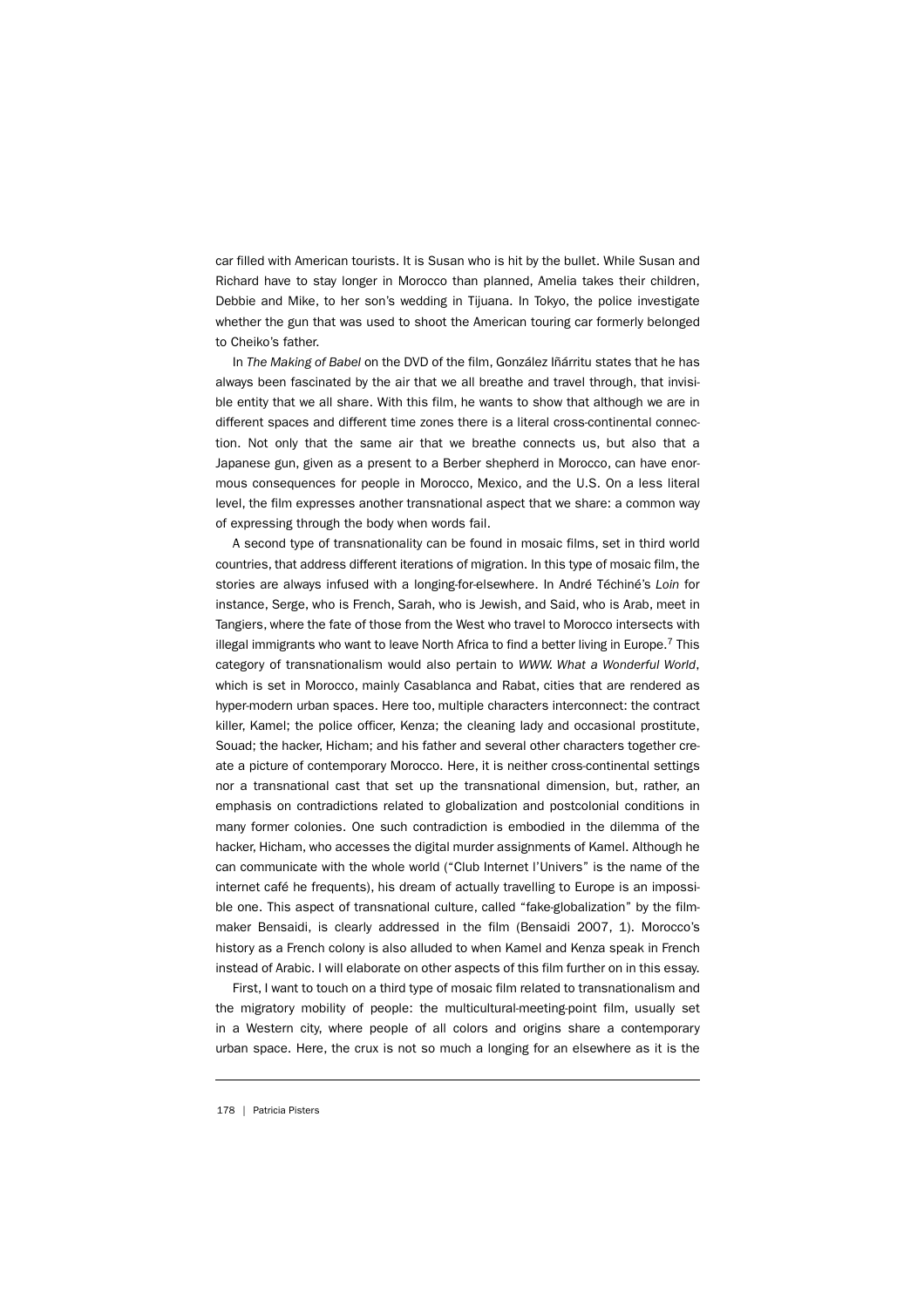difficulties associated with a newly diverse population living together in close juxtaposition. Ignorance of cultural differences, misunderstandings, racism, and (fear of) terrorism are central elements of these stories. *Crash* (USA, Paul Haggis, 2004) is an example of this type of mosaic film. Comparable to *Short Cuts*, the film presents a cross section of Los Angeles at the beginning of the second millennium. In *Crash*, a transnational dimension is added because of the racial tensions that pervade the film, though never in a one-dimensional way. Perhaps the most touching scene in this film is when a racist white cop (who takes care of his old father) saves a black woman from a car accident, even though we just saw him humiliate this woman a few moments before.<sup>8</sup>

In a different way, *Kicks*, set in the Netherlands in the new millennium, presents a similar type of multicultural mosaic society. Dutch-Moroccans and indigenous Dutch from different classes who live more or less segregated lives in the same city (Amsterdam) are portrayed in several plot lines. The film deals with contemporary society in several ways. A kick boxer, Said, has a Dutch girlfriend, Danielle, ("a cheese head chick" as she is unappreciatively referred to by other Dutch-Moroccans) and works with youngsters to keep them off the streets; his younger brother, Redouan, is more of a rebel and loves rapping political texts with his friend Karim; Kim is a well-to-do Dutch woman who, after she decides one day that she should get to know some of her Moroccan fellow countrymen, enters a Moroccan snack bar to talk to "real Turks," as she says when she orders a drink, indicating that she cannot tell the difference between Moroccan and Turkish immigrants. Here, she meets Nordin, a funny, conservative Dutch-Moroccan who applies double standards to all of his behavior; her husband, Wouter, is a frustrated filmmaker looking for a good story; a trainee police officer, Aaliya, and Marouan, who works for the Dutch army, are about to marry; and Lisette runs a shelter, has a husband and son but longs for a different (more glamorous) life. Here again the connections between the characters are made possible through an accident: the killing of Redouan by a Dutch police officer, Frank, when he is caught in what seems to be a burglary attempt (in fact, he has been inspired to write more rap texts and has called Karim to join him at the clubhouse). Here again, the effects of migratory movements in the Western world in the form of racism, as well as ignorance and misunderstanding, feed the underlying tensions of the film. As with the two other films that are the central focus of this essay, I will elaborate at greater length on *Kicks* below.

The multiple storylines and multiple characters that these films share reflect the ongoing shifts in the loci of focus and importance between the center and the periphery in a transnational world. In the three films that I discuss in this essay, Morocco is a central location or point of reference, displacing the traditional centrality of the West. In addition, the conventional relationship between center and periphery with respect to the cast (Hollywood stars vs. amateur actors) is also disturbed: the

The Mosaic Film: Nomadic Style and Politics in Transnational Media Culture | 179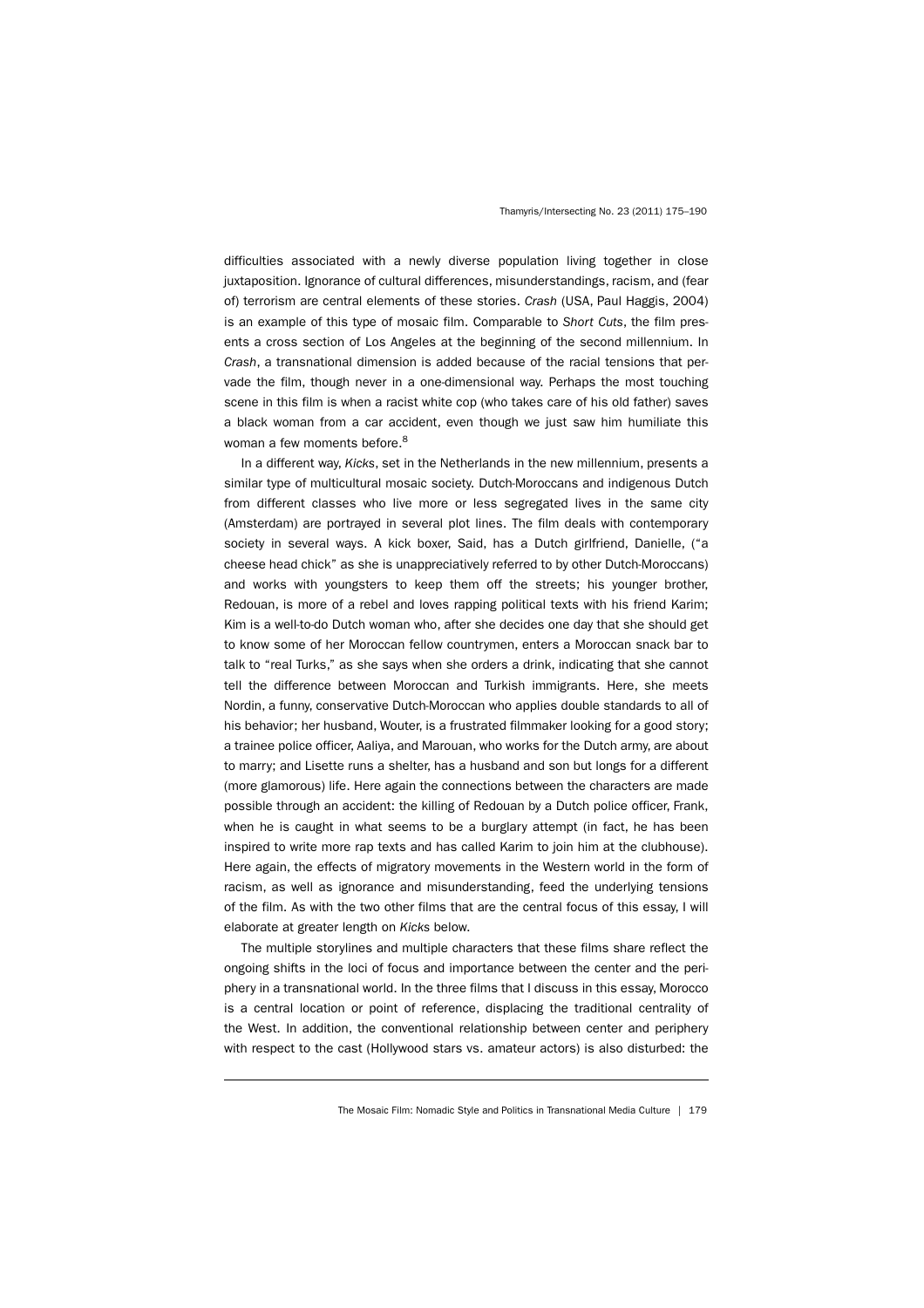multiplicity of characters evens out the status distinctions between the characters. Even Brad Pitt and Cate Blanchett, who play Richard and Susan in *Babel*, are just a part of the larger cast in which a number of nonprofessional actors take part.

#### Media Technology: Binding and Separating Forces

Media technology also plays an important role in the new mosaic film. Paradoxically, the pervasive reach of television news appears to be both a binding and splitting force. Both in *Babel* and in *Kicks*, news of the accident spreads quickly, and is then interpreted in relation to ethnic tensions and threats of terrorism. In *Babel*, the news media immediately interprets Susan's being struck by the bullet as a terrorist attack on American tourists, a news item that Cheiko, in Japan, stumbles on while flicking the channels. In this way, global television news creates a strange (paranoid) kind of transnational "imagined community" (Anderson, 1991) that functions like an anxiety machine. "Media are spreading the fear of the other," Iñarritu says in *The Making of Babel*. *Kicks* provides a similar view of television news when, after the death of his brother, journalists confront Said with the rap texts Redouan sung earlier; in doing so they are trying to characterize Redouan one-dimensionally, as a (potential) terrorist. The television news further enhances polarization by announcing that an opinion poll held immediately after the incident shows that 79% of the Dutch-Moroccans think the motives for the murder were racist, while 77% of the indigenous Dutch think this is not the case. On the other hand, the news (both on television and on the radio) also provides all of the members of the community with a common point of reference, and provokes Kim to begin, naively perhaps, to change her own attitude, and to look for connections beyond her own circle of well-to-do Dutch friends.

The technologies featured most prominently in *WWW. What a Wonderful World* are the computer and the mobile phone. As noted above, the Internet connects Hicham (and many other Moroccans) to the rest of the world, while, at the same time, political conditions are restrictive with respect to their ability to physically travel abroad. The mobile phone is another important connector. Kamel falls in love with Kenza's voice, which he has heard only through the phone and which he does not recognize in embodied form until the very end of the film. Kenza earns some extra money by renting out her mobile phone to friends and acquaintances. Here too, new technology does not change everything: not everyone owns a (mobile) phone, the new is not for everyone. Technology connects and disconnects.

In *Babel*, the telephone is also used as a cinematographic enfolder of time. Here, communication technology's ability to bind and/or separate is realized particularly in a temporal dimension. Most of the events in the film are presented more or less chronologically, except for one moment when time is enfolded in a sort of loop.<sup>9</sup> At the beginning of the film, Amelia, the Mexican nanny, picks up the phone when she is playing with the kids, Debbie and Mike. It is their father Richard, who phones from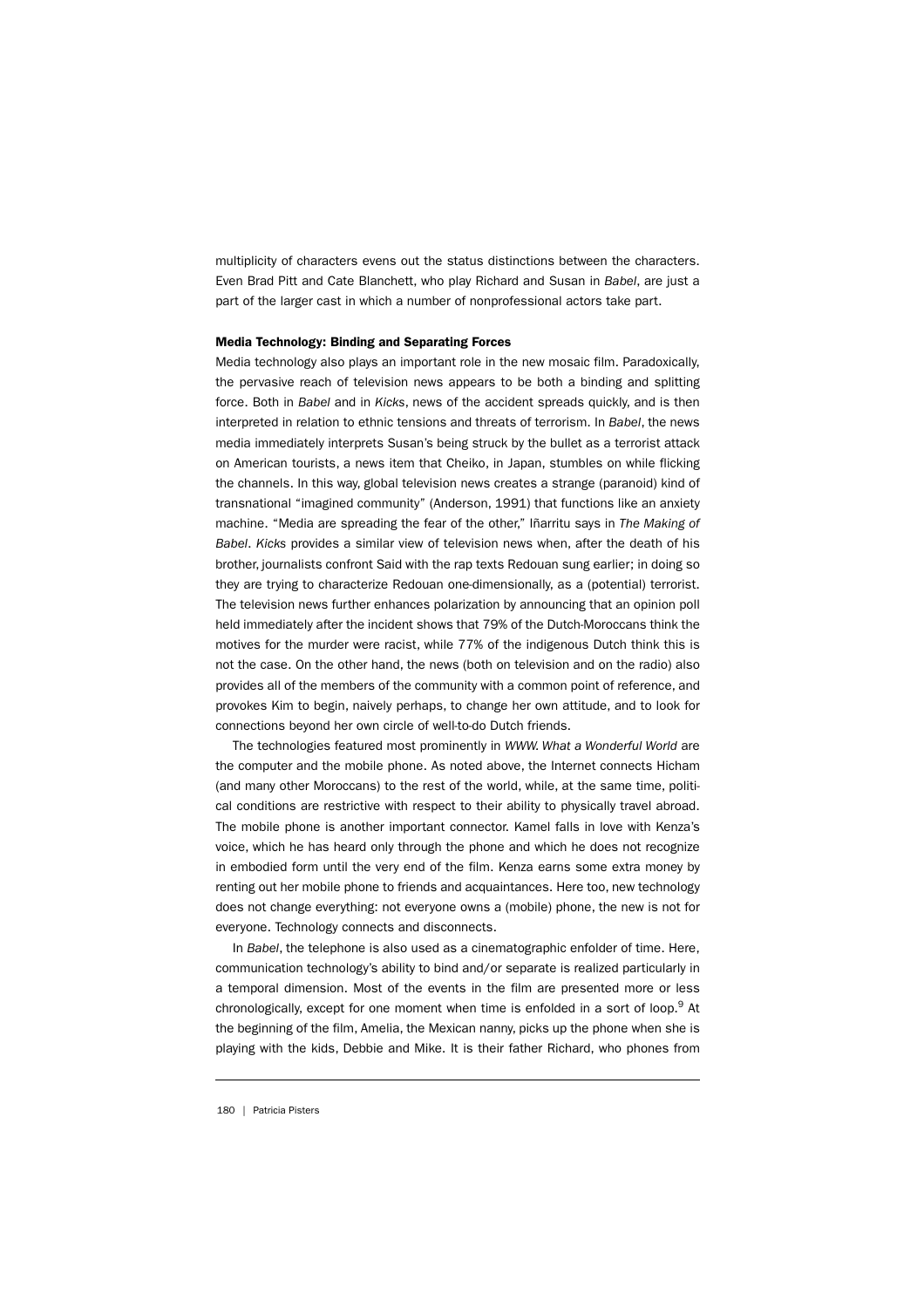Thamyris/Intersecting No. 23 (2011) 175–190

Morocco to tell Amelia that his sister will take care of the kids the next day so that she can go to her son's wedding across the border. He also talks to Mike on the phone, who tells him about his day at school. At the end of the film we return to the same phone call—but now it is presented to us from Richard's point of view in Morocco. What makes this scene particularly touching is the fact that we not only now know what happened to Richard and Susan *before* the call was made (we did not know at the first iteration that Susan was hit by a bullet and that Richard is calling from the hospital in Casablanca). We also now know what will happen to Amelia *after* this call. Richard's sister will not come after all and, in desperation, Amelia will take the kids with her across the border. In Mexico, they will attend a wonderful wedding party, but on the way back home they will get stopped at the border. Amelia's nephew, Santiago, who is driving the car, then panics and drives away, leaving Amelia and the kids in the desert. They will survive, but Amelia, who has been taking care of Debbie and Mike since they were born, will be sent back to Mexico for illegally taking American kids over the border. Because we know what happened before and what will happen after the phone call when we see it for the second time, Amelia's answer, "Everything is fine, Mr. Richard" is just as heartbreaking as the tears that fill Richard's eyes when he hears the voice of his son, knowing, as we do, that Susan is still in critical condition. The significance of the shared moment in the present (the phone call) has been augmented by virtue of its interrelation with the past and the future. Temporally has multiplied, become "heterochronic" (Bal, this volume, p. 218).

On a narrative level, the telephone is here used for its dramatic possibilities—the play between embodied and disembodied voices, and the spectator's knowledge of a particular situation. But the telephone also reveals the temporal out-of-syncness or dyschrony that is characteristic of migratory movements and migratory aesthetics. As Miguel Hernández-Navarro asserts, "the conviviality of times as a collision and irreducible tension, a fundamental "dyschrony," impossible to assimilate" (Hernández-Navarro, this volume, pp. 193–94). The transnational mosaic film reveals the contradictions and temporal tensions that come into existence when (via technology) time and space are traversed in an out-of-synch way.

Finally, the cinematographic technology itself must be addressed. In the second part of this essay, I will examine the political implications of the mosaic film, and argue that this type of film can inject narratives that are political, that constitute acts of resistance, into the mainstream media network. I will first describe how the particular nomadic styles in which these films are shot enhance their relation to contemporary reality.

## Nomadic Style: Mixing the Codes

The contemporary mosaic film is often presented in a nomadic style. As the term derives from Deleuze and is often misunderstood, I will briefly revisit Deleuze's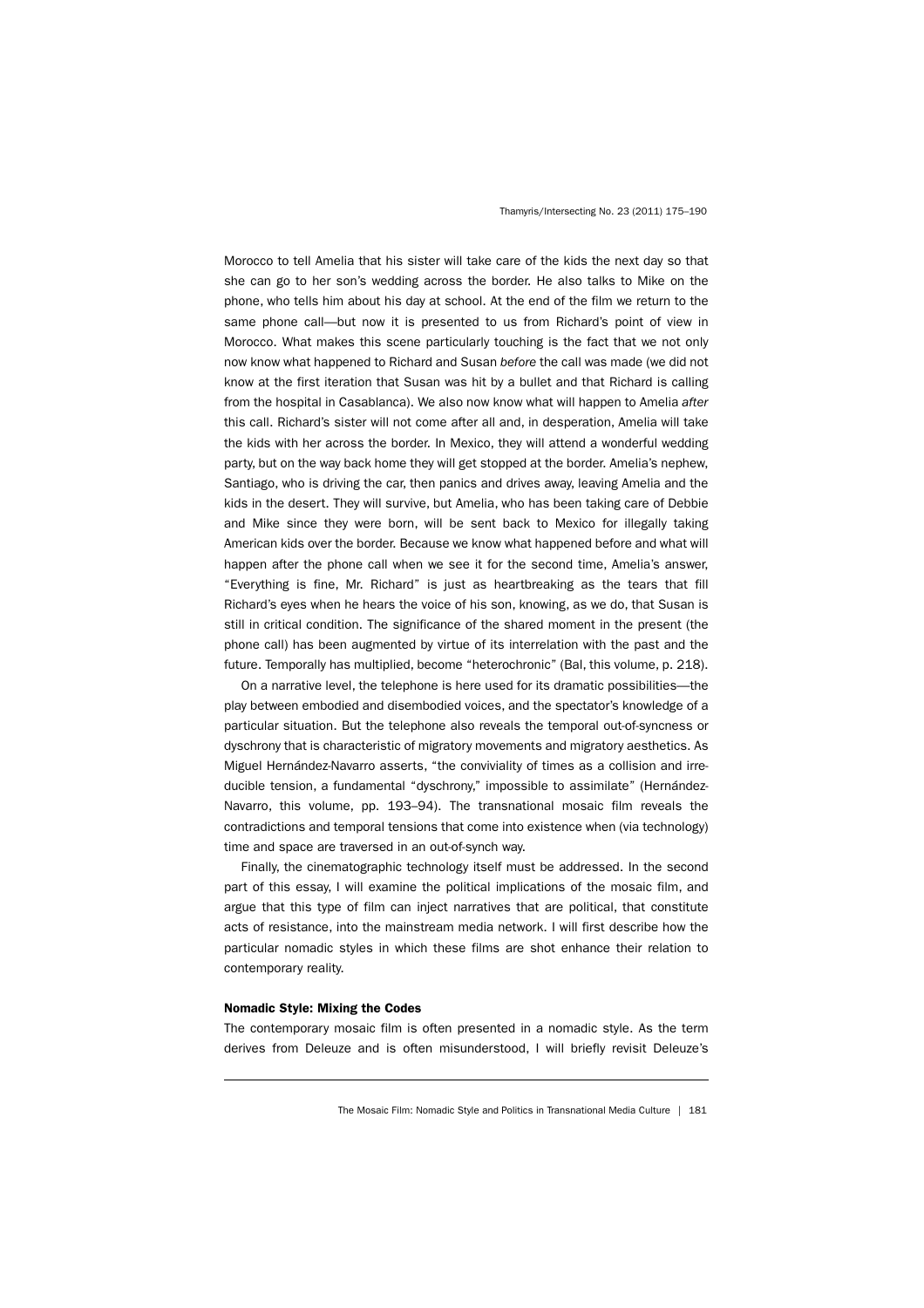thoughts on the nomadic before returning to the films. Postcolonial theory has put forward many objections to Deleuze's conceptual response to the postcolonial situation. His concept of the nomad has met with particularly heavy criticism. It is often seen as an all too easy way of describing migrants as nomads without any roots, or without any hierarchical relations. Deleuze's notion of the nomad is seen as both romanticizing and assimilating. Hence, this concept is believed to contribute to "perpetuating a universalized and unmarked western norm, [leaving out], or marginalizing local knowledges and prioritizing theoretical validation over political exigencies" (Wuthnow 2002, 194). While acknowledging the dangers pertaining to simplified equations of the nomad and the migrant and the universalizing powers of conceptual thinking, however, I would like to argue that the films under discussion are nomadic experiments in the sense that Deleuze explains in his essay "Nomadic Thought," in which he argues that "the nomadic adventure begins when the nomad seeks to stay in the same place by escaping the codes" (Deleuze 2004, 260). As the different types of mosaic film discussed above make clear, real mobility is not a necessary condition for establishing a transnational dimension, hence the nomad does not need to be a migrant. Other elements of the mosaic aesthetics of these films make them nomadic. As such, I am not arguing that nomads (as a special category of people) escape the codes, but that escaping the codes (in any possible way) is nomadic.

By presenting complex, fragmented, and multiple stories and characters, the films that I am discussing here themselves escape or mix the codes of conventional filmmaking that demand a central narrative and clearly goal-oriented main characters.10 *Babel* escapes the code requiring a star-driven plot by giving equal amounts of attention and screen time to Hollywood stars and amateurs. The unusual combination of Moroccan, Mexican, and Japanese settings and story lines is also refreshing. Even though the cinematographic techniques applied to making the transition from one scene to another are conventional (match on action, graphic matches or sound bridges), they are handled with such brilliance that crossing continents feels quite enchanting.

Stylistically, *WWW. What a Wonderful World* is more obviously concerned with mixing the codes (genres) of the crime film, the romantic comedy, Buster Keaton (the director, Besaidi, who plays Kamel himself, has an inexpressive face like Keaton), and Jacques Tati (some of the scenes where Kenza directs the traffic in Casablanca call *Playtim*e to mind). And by presenting a stylized and modern image of Morocco, the film also breaks with Moroccan cinema's clichéd images of pitiful women, poor children, and powerless or/and tyrannical men. This nomadic representation of Morocco is often funny in its absurdity, but also in the intensity with which it confounds Morocco's traditional images. This is typical of nomadic style: "You cannot help but laugh when you mix up the codes," Deleuze argues (258). The mood in transnational mosaic films is not exclusively sombre; it also embraces cheerful moments, moments of humor and lightness.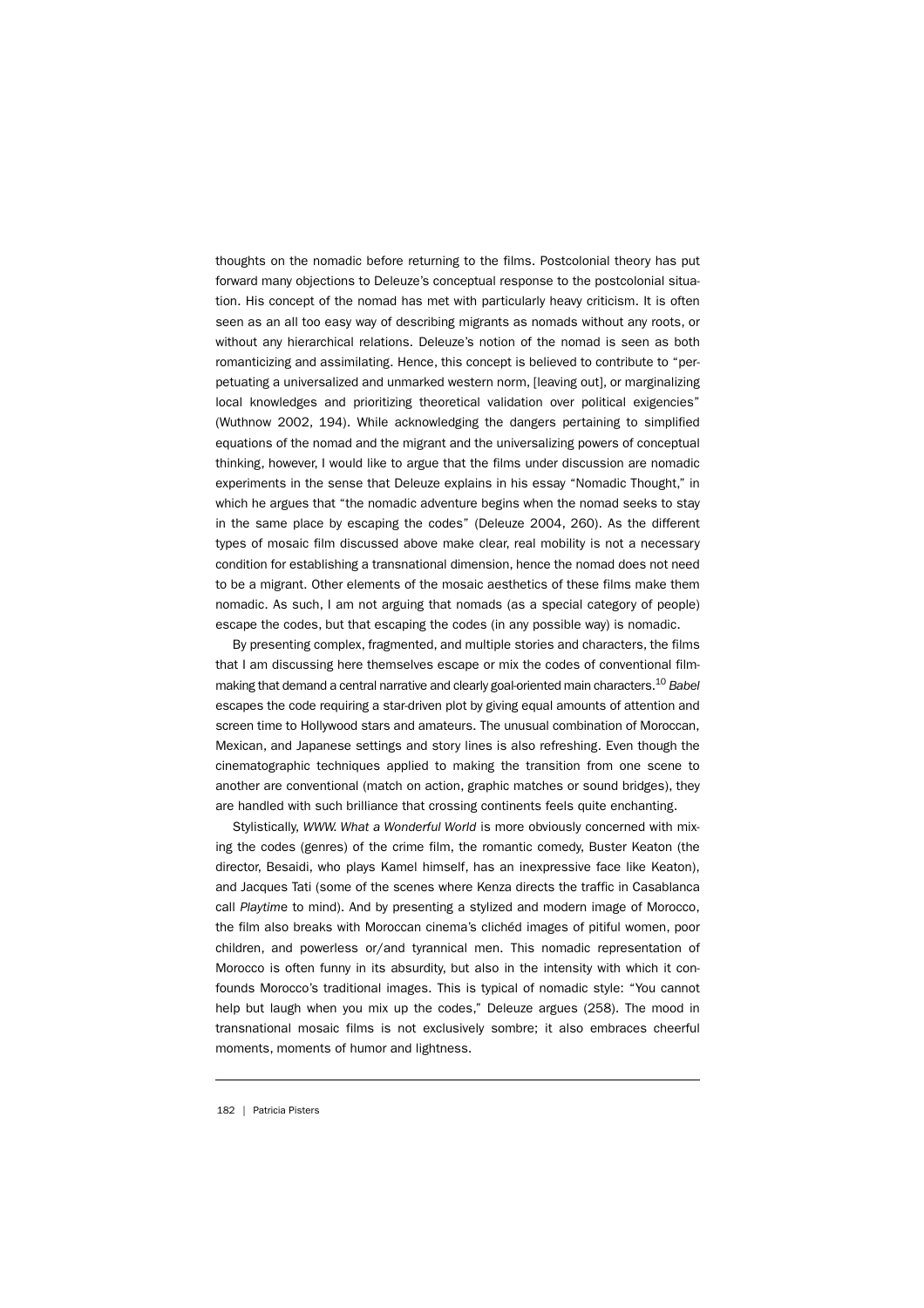Moments of laughter are also present in *Kicks*, in those situations when cultural codes are explicitly scrambled by Nordin, who, for instance, loves singing typical Dutch songs by the 1960s singer Boudewijn de Groot. The characters in *Kicks* may typify certain recognizable figures in contemporary Dutch society; the fact that Dutch Moroccans and indigenous Dutch meet and interact is a mixing of social codes that is not often seen in Dutch cinema. Cinematographically, the characters break another code: especially at the beginning of the film, during the introduction of the characters, but also at moments later in the film, the characters look straight into the camera, into the eyes of the spectator. This is unusual in feature films and sets up the very powerful effect of direct address, enabling the direct involvement of the spectator: it is not just the world on the screen but our own world that we are engaging with.<sup>11</sup> Which leads me to the second important attribute of the nomadic, namely its political implications.

#### Nomadic Politics: Outside and Intensity

Nomadic politics appears to be an essential constituent of the contemporary mosaic aesthetic. A political engagement with the contemporary world is an important aspect of all of the mosaic films that I am discussing here, and is generally characteristic of this type of film. Therefore, it must be observed that "escaping the codes" does not mean envisioning the world in terms of some transcendental realm wherein politics is no longer necessary, a formulation that is central to the critique that Peter Hallward and others have deployed against Deleuzian nomadism (Hallward 2006). On the contrary. The ideas that Deleuze distinguishes as characteristic of Nietzschian philosophy, and which are the basis of his nomadic thinking, point toward an engagement with the world. Nomadic thought connects works of art (here, cinema) to the outside and to intensity. Both concepts, the outside and intensity, relate to what Deleuze describes as "being in the same boat," where everyone is pulling an oar, is sharing something beyond any law, contract, or institution:

*We are in the same boat: a sort of lifeboat, bombs falling on every side, the lifeboat drifts toward subterranean rivers of ice, or toward rivers of fire, the Orinoco, the Amazon, everyone is pulling an oar, and we're not even supposed to like one another, we fight, we eat each other. Everyone pulling an oar is sharing, sharing something, beyond any law, any contract, any institution. Drifting, a drifting movement or "deterritorialization": I say all this in a vague, confused way, since this is a hypothesis or a vague impression on the originality of Nietzsche's texts. A new kind of book.* (Deleuze 2004, 255)

The relation with the outside is thus *not* the exclusion of reality but, on the contrary, the opening up of a philosophical text, a work of art, or a film to the forces of life. As Deleuze points out further:

*What is this: a beautiful painting or a beautiful drawing? There is a frame. An aphorism has a frame, too. But whatever is in the frame, at what point does it become* 

The Mosaic Film: Nomadic Style and Politics in Transnational Media Culture | 183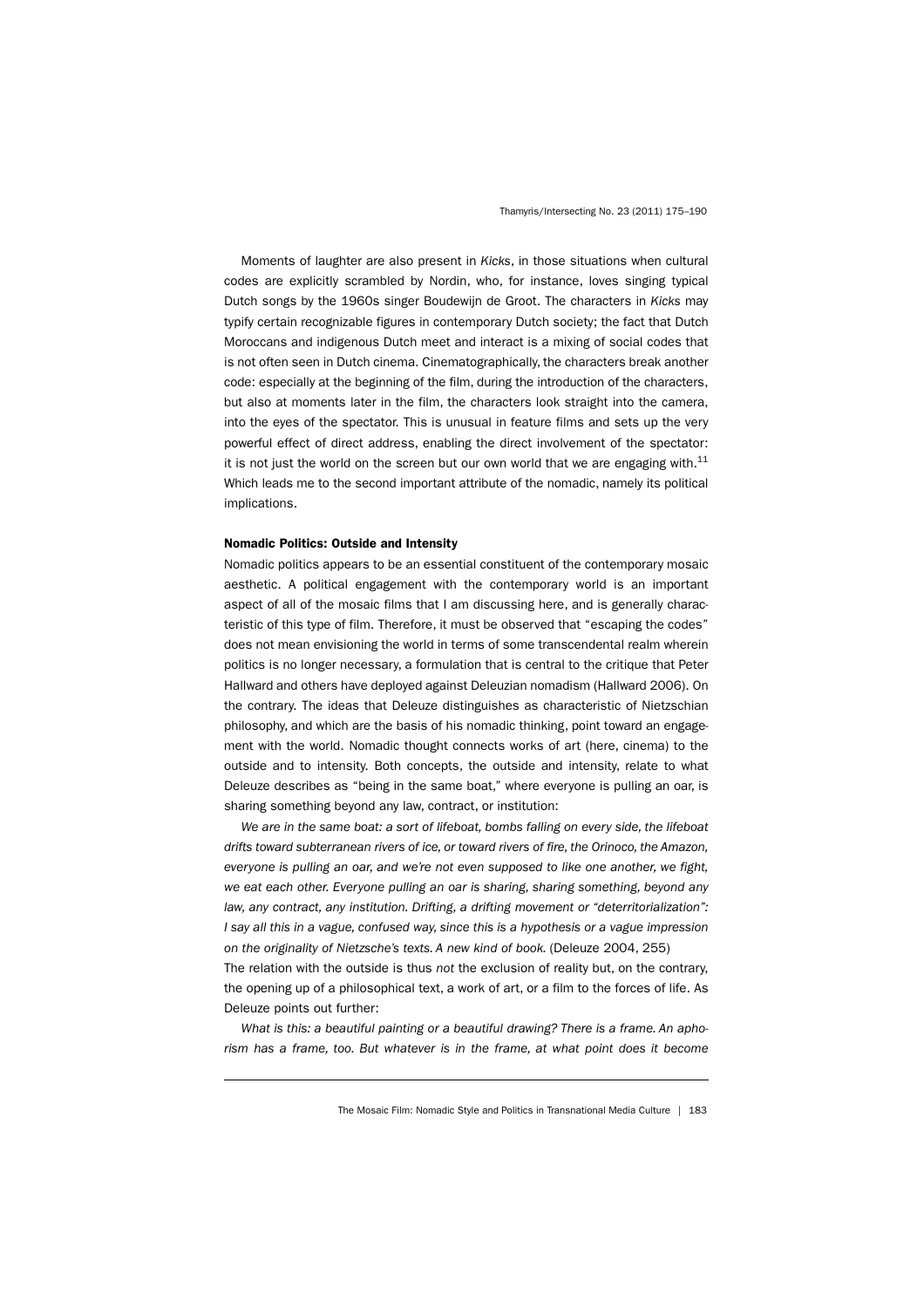*beautiful? At the moment one knows and feels that the movement, that the line which is framed comes from elsewhere, that it does not begin within the limits of the frame. It began above, or next to the frame . . . Far from being the limitation of the pictorial surface, the frame is almost the opposite, putting it into immediate relation with the outside.* (255)

Let me first look at some of the ways in which *Babel*, *WWW*, and *Kicks* open up to the outside and engage with the world. This is done in several ways. A classic way of engaging with politics in art is by means of metaphors or other tropes. When film is not overtly political (such as the Soviet revolutionary films of the twenties, or other overtly propagandistic films), political references are often made by using a small incident to illustrate something bigger, or by using symbolic images that allow allegorical readings. At moments, *Babel*, *WWW*, and *Kicks* all express their concerns with the contemporary world in this classical way. In *Babel*, the accidental gun shot that sets all of the other events in motion is clearly intended to be read in an allegorical way. By means of this small incident, we understand how quickly assumptions and misunderstandings turn every incident into an act of terrorism and add to the fear of the other. It is not just the events of the story that are being told. *Babel* reveals all of the tragedies that are generated by the events that the media isolates to present as news items. And, in doing so, the film actually shows not what divides us, but what binds us: the air we breathe, the love we feel, the miscommunications we cannot circumvent.

*WWW* presents symbolic images that have evident political significance. When, after his first attempt to cross the ocean (which costs him and his father all of their money), Hicham is thrown back on the Moroccan shore, he disassembles all of the computers in Club Internet l'Univers and sells the separate parts to get money for a second attempt. Then, in a striking and heartbreaking twist that is at the same time almost comic in its absurdity, we see the image of the little boat with Hicham and other immigrants encountering an enormous cruise ship, full of lights and music. Although the people on board the tiny boat begin to wave and scream to the cruise ship, their boat is heedlessly obliterated by the ship, which does not even notice them. We never see Hicham again after that moment.

*Kicks* begins with an announcement that everything in the film is based on true events. Here too, a gunshot accident is the basis for further reflections on the media's propensity to swiftly categorize the other as a potential terrorist, and, on the other hand, immediately label the police officer (and indigenous Dutch society) as racist. Although the rap songs of Redouan and Karim are strongly worded expressions of frustration about their own situation that are related to or projected onto world politics, in fact, misunderstanding, fear, and frustration are the experiential roots of this tragic incident, which is emblematic of many other tragic incidents and misunderstandings in contemporary multicultural societies.<sup>12</sup> More explicitly, the film also self-reflexively comments on how sensationalism and opportunism drive the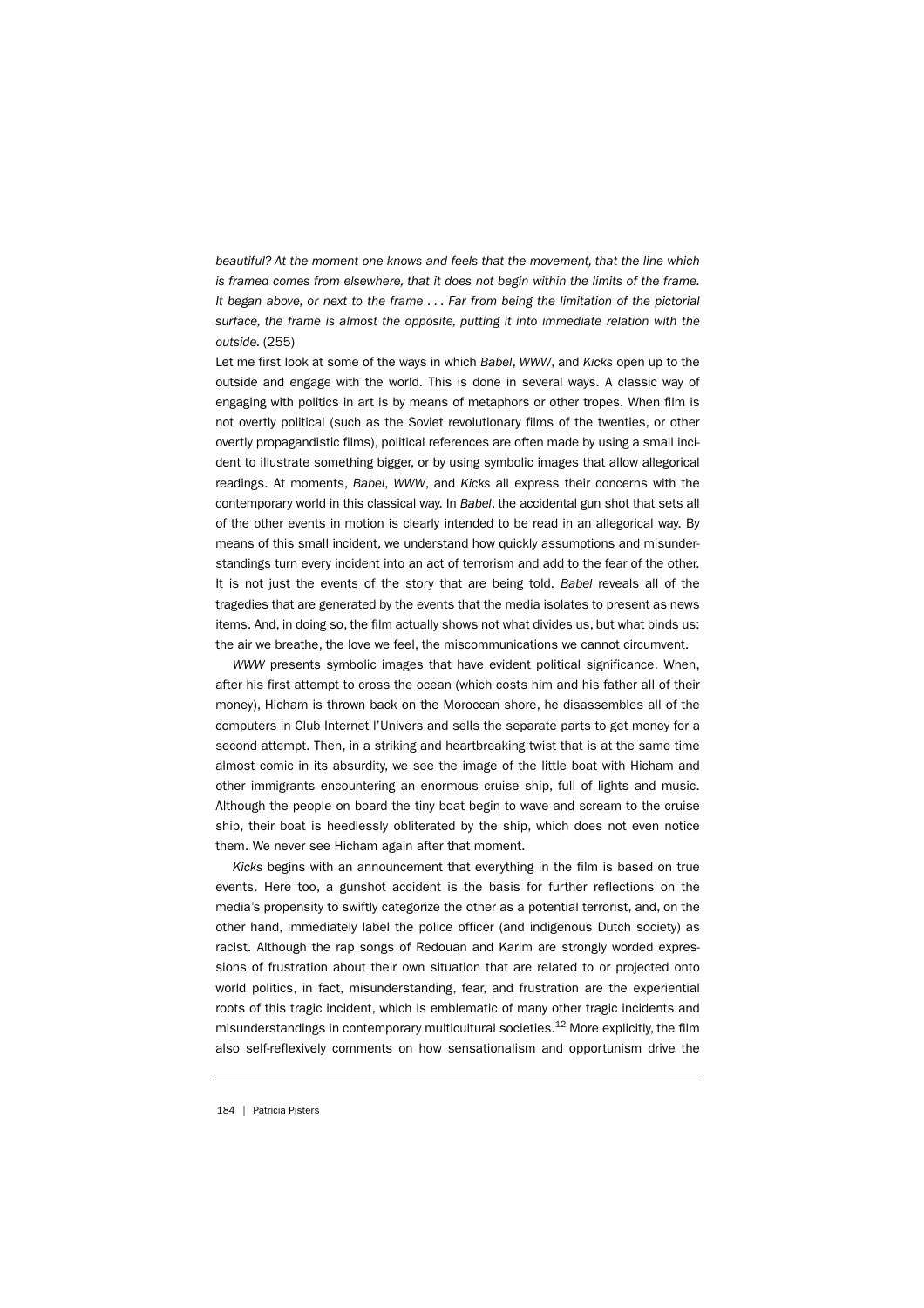media to misrepresent multiculturalism. In this sense, the role of the filmmaker, Wouter, is telling. Wouter trolls news sources to seek out ideas for his films. When he finds a story that describes female illegal immigrants being harried by dogs in a shed, he sets out to reproduce the story on film, looking for (as he says) "real illegal women" and "real dogs" to tell a "real story" of present-day Netherlands. Wouter's eagerness to "do something" related to multicultural society without any real involvement can be considered another example of the abusive potential of the media, while, at the same time, *Kicks* itself clearly addresses all these multicultural issues in a much more clever way. So the use of symbolic and allegorical images is one way of relating to the outside.

In *The Making of Babel*, there are a few other instances that indicate how this film relates to the outside more implicitly, beyond what can be seen on the screen. One of the scenes that is shown in rehearsal is the scene in which Said, Yussef, and their father are surrounded by Moroccan police officers with guns, and Said gets shot. After several failed attempts at shooting the scene, Said finally gets it right, at which point the Palestinian-Arabic translator of the film begins to cry. She explains that the scene reminds her of a moment in her own past, when she and her father were surrounded by men with guns. In the Mexican part of the film, the actor who plays the border patrol agent who arrests Amelia remarks that his own parents are Mexicans who illegally crossed the border to settle in America. And that, for him, it now feels very paradoxical to perform the role of an American cop who could have arrested his own parents (which would have prevented his performing this role in the film now). This bonus-DVD information does not directly feature in the film. But the real emotions and direct engagement that are related by members of the cast and crew are felt beyond the frame of the images. In all cases, the outside that the films relate to is shared by the audience, either through personal experience, or by way of the more extended shared image culture (including the bonus DVD) that we share, and through which we know or are able to imagine more than what is seen strictly on the screen. In these ways, the mosaic film is "hooked up to its [external] forces . . . like a current of energy" (Deleuze 2004, 256).

The second crucial dimension of nomadic thought with respect to the work of art is that of intensity:

*The lived experience is not subjective, or not necessarily. It is not of the individual. It is flow and the interruption of flow, since each intensity is necessarily in relation to another intensity, in such a way that something gets through. This is what is underneath the codes, what escapes them, and what the codes want to translate, convert, cash in. But what Nietzsche is trying to tell us by this writing of intensities is: don't exchange the intensity for representations. . . . There is a kind of nomadism, a perpetual migration of the intensities designated by proper names, and these interpenetrate one another as they are lived on a full body. The intensity can be lived only in relation*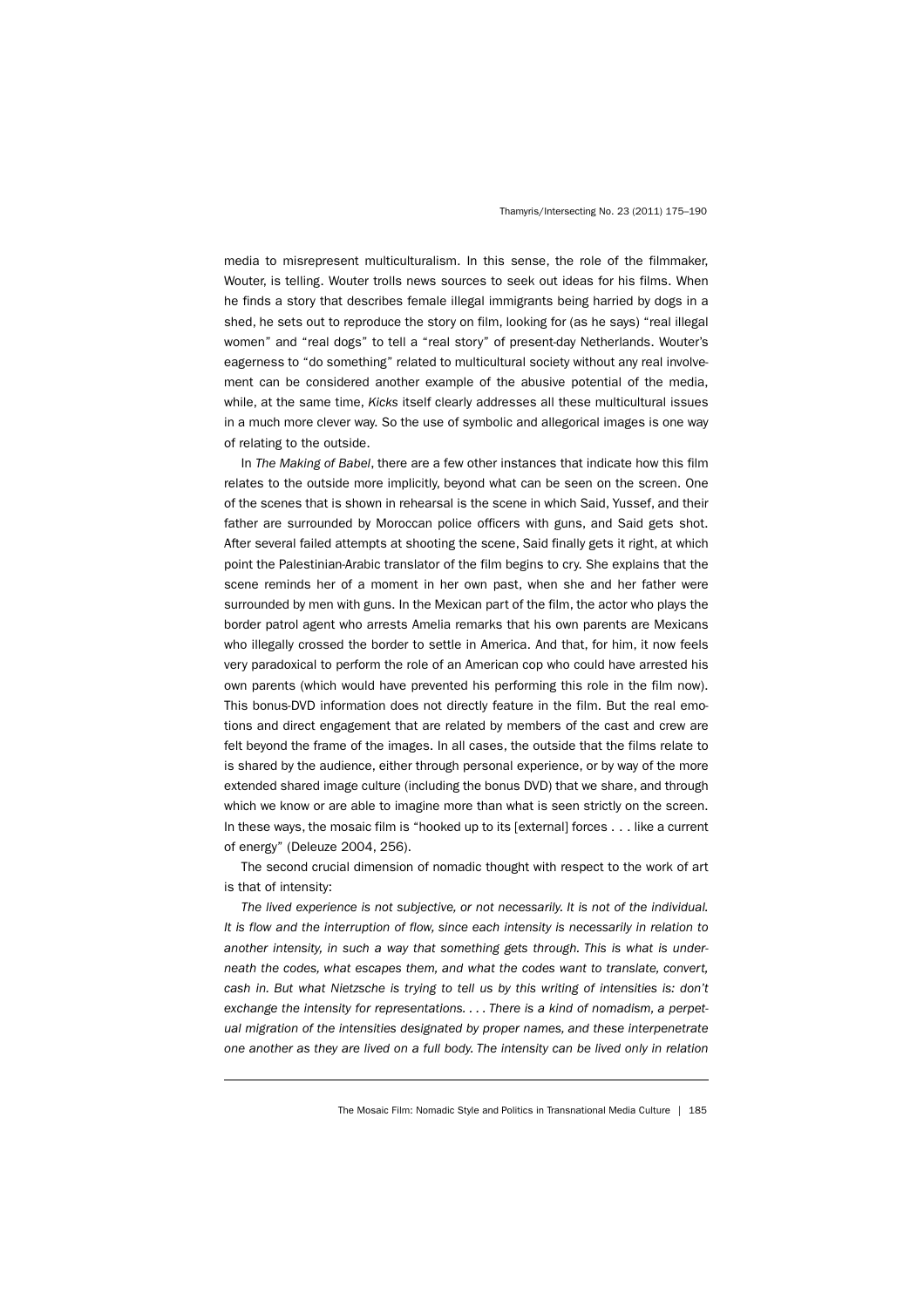*to its mobile inscription on a body, and to the moving exteriority of a proper name, and this is what it means for a proper name to be always a mask, the mask of an operator.* (Deleuze 2004, 257)

The intensity of the images in the mosaic film is also felt through the bodies of the actors. In *Kicks*, the nomadic, nonrepresentative intensity is mainly felt in the body of the kick boxer, Said (Mimoun Oaïssa). He is the one who has learned to channel his frustrations and anger in a positive way, apparently taking the news of the death of his brother calmly, waiting for the results of the official investigation before judging what happened. This response is not appreciated by Karim and other friends of Redouan. Said remains in control, but one can feel the mounting tension expressed in his body, in the look in his eyes. It is only in his final boxing match that Said expresses his pain, which translates into a series of intensities related to the complexity of the contemporary situation, both personal and collective. Other characters express themselves bodily as well. Most striking is the silent scream that Lisette (Eva Duijvestein) utters the day after her thirtieth birthday party; she is fed up with everything and longs for more substantial recognition, a successful career as a singer or as an actress perhaps. In this way, Lisette embodies the pervasive contemporary sentiment that in order to count one must actually become a media star. Everything else is dull and boring. It is a sad sign of the times, but one that can give rise to intensive feelings of longing and boredom. Chiel (Jack Wouterse), a middleaged drop out of Dutch origin, expresses his anger and frustration by bursting into racist slogans and constantly getting into fights.

*WWW* achieves intensity through abstraction and minimalism, especially in the body of Bensaidi in the role of Kamel. His face is always impassive, like a blank slate, his body performing his actions in ritualistic style: downloading the data of his next victim, performing the murder, having sex with Saoud, whom he literally throws out of bed at 4 a.m. sharp, etc. The only time we hear his voice is when he is on the phone with Kenza. Which is when we realize that she must mean a lot to him. It is by means of this minimalistic and nonrealistic approach that *WWW* translates the intensity of love.

In *Babel*, it is striking to notice how the body takes over when communication fails. This is why Iñarritu gives so much emphasis to close ups of faces and hands, so called affection-images that work directly on our senses (Deleuze 1992, 87–111). Susan and Richard are both devastated by the loss of their third child and cannot communicate. It is only after Susan is shot, and her emotions are expressed through the extremely physical gestures that are the vocabulary of a wounded body, that things between them start to move again. In Mexico, it is through Amelia's body, carrying the children through the extremely hot and dry desert, that we experience the intensity and tragic implications of the situation. And, since Cheiko is deaf and dumb, her mode of expression is physical from the beginning. Her movements are very expressive; she tries to embrace her dentist, and she takes off her panties out of frustration with not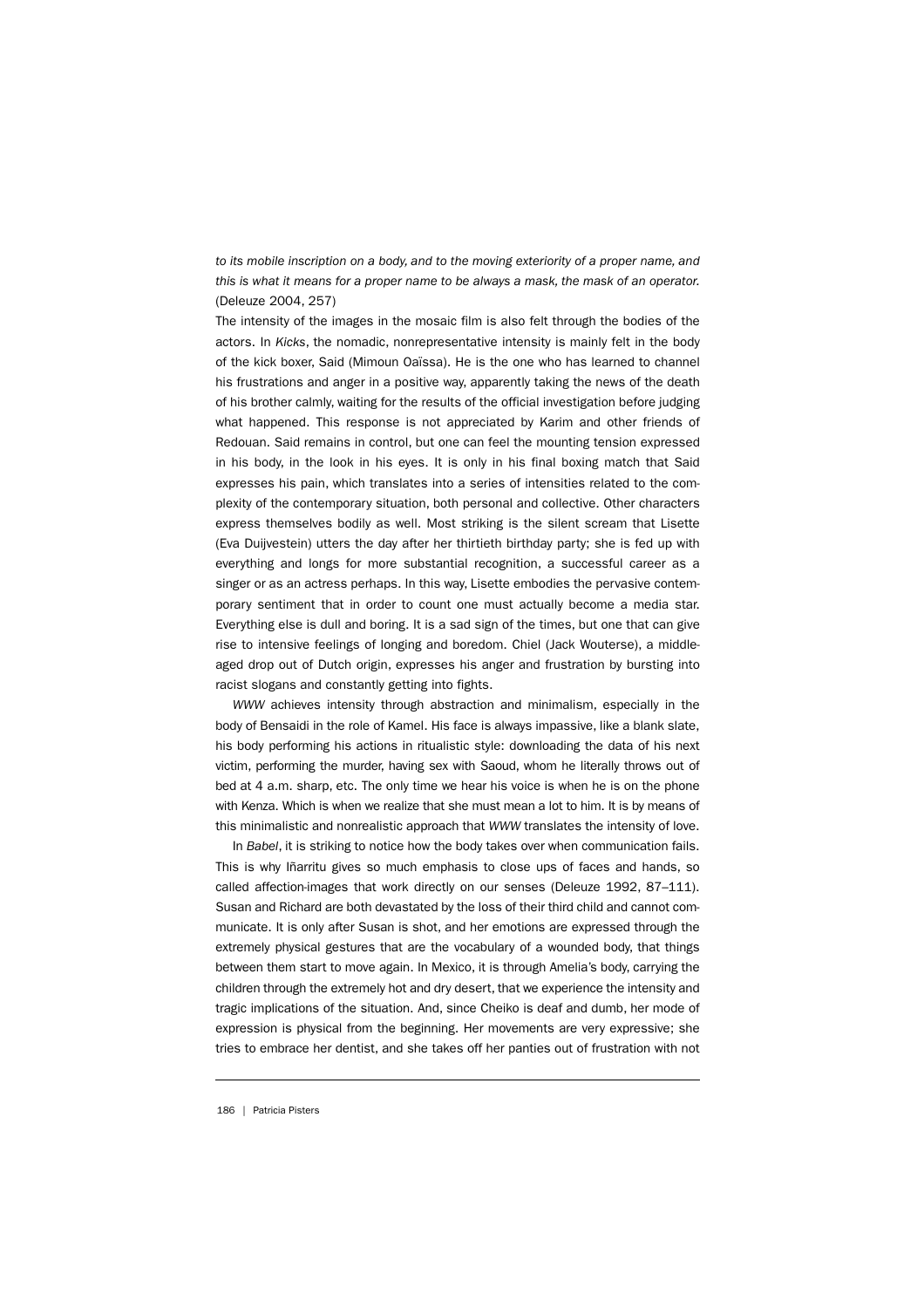being accepted by boys as soon as they discover her deafness. The camera work and use of sound reveal how Cheiko perceives the world very well. A scene in a hip Japanese night club is especially amazing in the way that stroboscopic light effects and sudden silences translate Cheiko's perspective. Cheiko's loneliness and longing is also captured in the last scene of the film, where she is shown standing naked on the balcony of a very high Tokyo apartment building. When her father puts his arms around her, the camera zooms out until we see only the lights of Tokyo by night to the point where the image becomes a sea of particles. And, through this image, we feel and know what intensities are traversing the city, the world.

The outside and intensity open up the interiority of the text or the image, thus giving the new mosaic films nomadic political dimensions. By relating to the virtual (invisible) but very real forces in the world that we truly share, they express and address what we can call a universal consciousness of becoming-minoritarian, which notion I will further develop in the last part of this essay. $13$ 

#### Becoming-Minoritarian as Everyone's Affair

The nomadic nature of the mosaic film relates to a politics of becoming-minoritarian. Again, this is a concept to be used with caution. Just as the nomadic should not (automatically) be equated to the migrant or the nomad as a category, becomingminoritarian does not necessarily mean becoming a member of a minority group. This is, in the first place, because becomings in general are not representational. In fact, "any becoming is a movement of de-identification" (Marrati 2001, 211). The notion of becoming has also stirred many debates, but here I would like to refer to just the political aspect of becoming-minoritarian as it is explained by Paola Marrati. Marrati compares becoming-minoritarian to the concept of the majority. The majority is usually related to its representational value in politics. However, Deleuze has argued that the majority can never have genuine representative value:

*First and foremost, the majority is a* constant*, a* model *determining what is, independent of relative qualities, what is majoritarian and what is minoritarian . . . The representation cannot but confirm the relationship between existing forces . . . The majority represents literally* no one*. It is a model of the construction and attribution of identities; as such, it is necessarily an* empty model*.* (Marrati 2002; 207, 208)

The majority is thus the normative, but in fact empty, model of measurement. According to Deleuze (and Guattari), the face relates to Nobody (Ulysses) because it functions as an "abstract machine." (Deleuze and Guattari 1987, 167–191) The normative face provides a model of identity and normality in relation to which deviations can be detected.<sup>14</sup> Becoming-minoritarian, on the other hand, is always a process of deidentification and defiguration. It needs an encounter that "allow[s] for new relations to be established and new experiments in life to take place" (Marrati 2001, 212). It is a flight from the face, which in its final stage will reach a becoming-imperceptible.<sup>15</sup>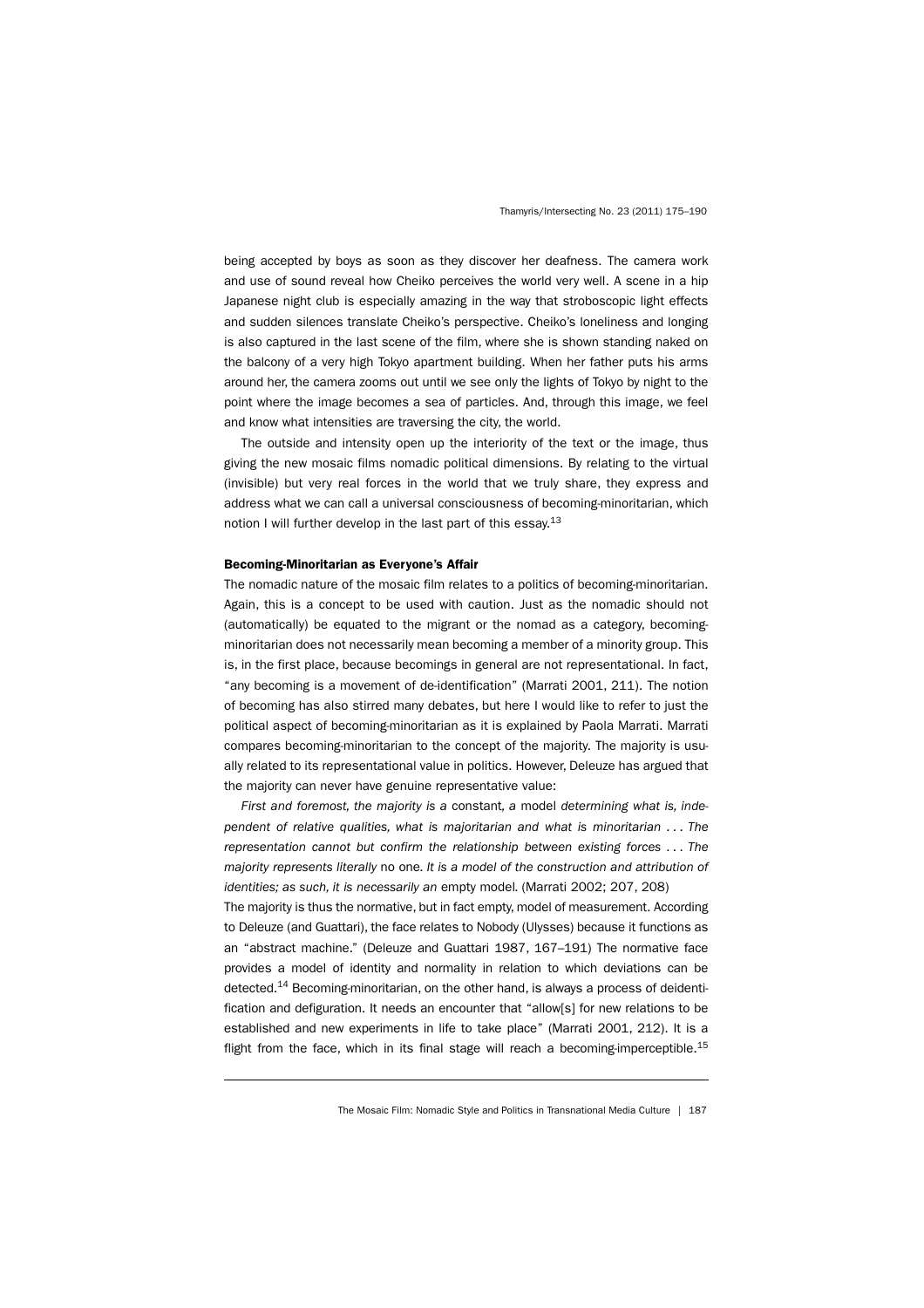As Marrati explains, the "man of becoming" must go unnoticed; there must be nothing special to be perceived from the outside. Becoming involves a becoming-everybody,

*but "becoming-everybody" (devenir* tout le monde*) is not just a matter of being unrecognisable, of being like "everybody else." Deleuze and Guattari are playing here with the different possible meanings allowed by the French expression "tout le monde." Thus devenir tout le monde also entails a* becoming of everybody, *a* becomingeverything *and a* becoming of the world itself *. . . Deleuze and Guattari oppose the figure of a* universal minoritarian consciousness *that in principle concerns everybody to the majoritarian "fact" that itself is the product of a state of domination, but is the analytical fact of* nobody. (Marrati 2001, 214)

Becoming-minoritarian is what Deleuze and Guattari call micropolitics, which is not related to any form of representation either of majorities or of minorities. Its aim is to resist, to resist power, resist the intolerable, resist fear and to shame, resist the injustices of the present. Contemporary mosaic films function precisely as such micropolitical acts of resistance, first and foremost by proposing for the spectator an intensive, affective encounter that can provide a slightly new perception of the world.

A final point that should be noted in this respect is that this act of resistance does not entail a pure moral judgement as to who is good and who is bad. On the contrary, micropolitical acts of resistance reveal the complexity of all emotions; they do not express any judgemental value. In *Babel*, *Kicks*, and *What a Wonderful World* none of the characters are judged, precisely because they are shown in the context of their multiple relations. In *Kicks*, the Moroccan boy who seems to be a burglar is actually innocent; the police officer who shoots him seems to be terribly racist, but the film also presents him as a stranger in his own country (especially when he visits the wedding of his Moroccan colleague), who simply does not know very well how to deal with this new situation. Richard, in *Babel*, seems to be a jerk at first, not allowing his Mexican nanny to go to her son's wedding, until we find out why he does so. In *What a Wonderful World*, nobody (murderer, hacker, prostitute, drunkard, police officer) is judged either. This nonjudgmental quality of the mosaic film is part of its non-normative strategy to provoke a universal minoritarian consciousness.

It is through nomadic aesthetics and its political implications as described above that these films relate a becoming of the world as a "possibility of inventing new forms of life, different modes of existence" (Marrati 2001, 214). As Mexican actor Gael García Bernal (who plays Santiago) says in *The Making of Babel:* "We still haven't realized we are sharing the same planet, building fences where there are none; things have to change, one day will change." In any case, the contemporary mosaic film clearly addresses a micropolitics of becoming-minoritarian and makes us feel and experience that this is everyone's affair, transversing minorities and majorities by affecting and addressing us as "participant observers" of the same world beyond the screen.<sup>16</sup>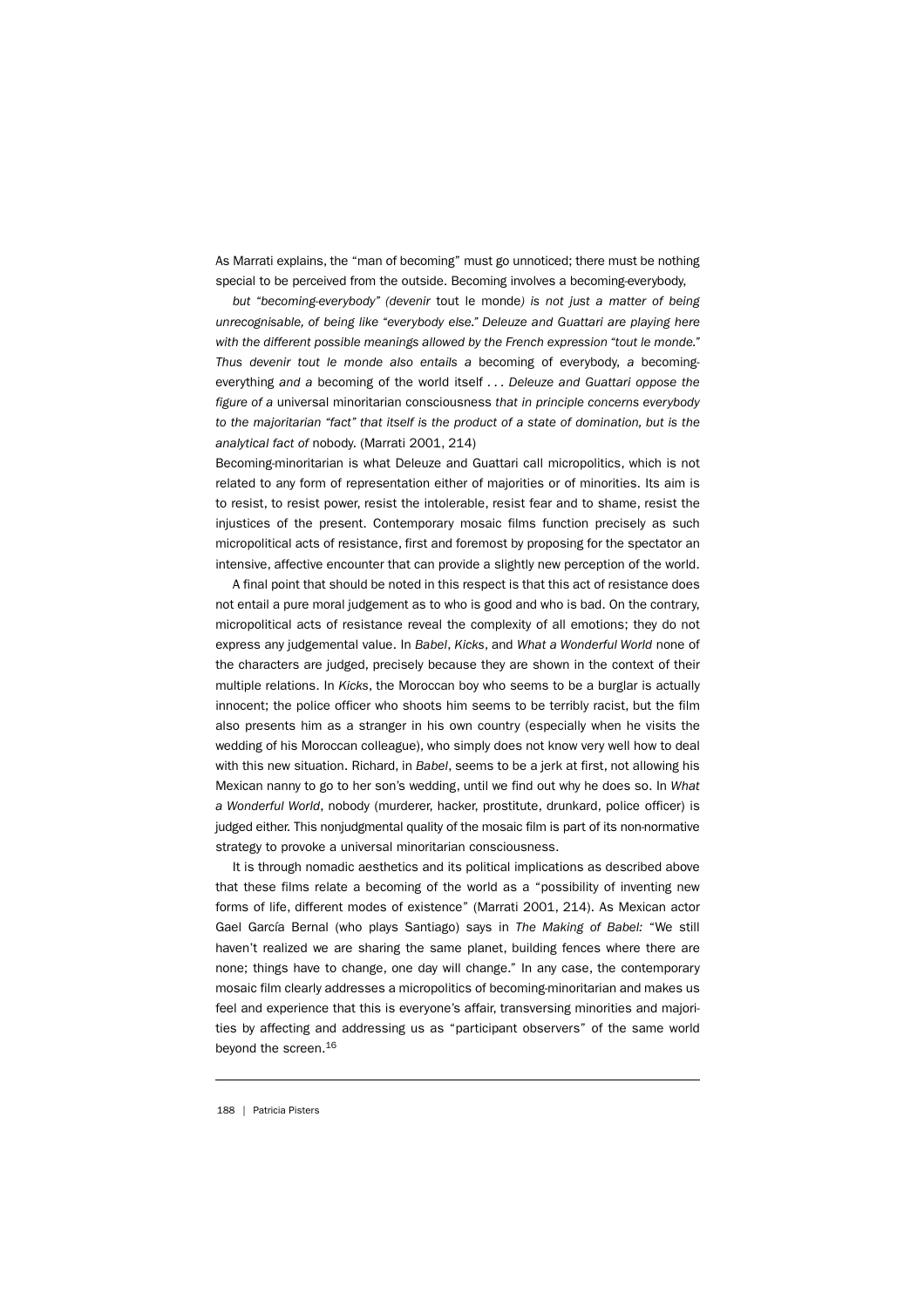## Notes

1. I would like to thank Albert ter Heerdt and Mimoun Oaïssa for giving me the opportunity to see *Kicks* outside of its theatrical release and René Wolf (EYE Film Institute Netherlands) for a viewing tape of *What a Wonderful World*.

2. To the point that a filmmaker who presents a mosaic story is quickly labeled "an Altmanclone" (Ockhuysen 2006, 1).

3. This does not mean that all mosaic films today are just about randomness. In some mosaic films, like *Magnolia* (USA, Paul Thomas Anderson, 1999) the different plots are much more tightly connected around a few themes (facing death, relationships between parents and children, regret) and a surreal 'biblical' ending of a rain of frogs.

4. See Miguel Hernández-Navarro and Mieke Bal in this volume.

5. This literal transnational movement between countries and continents can also be found in conventionally narrated films that are related to migratory politics. For instance, the French beur filmmakers (second generation Maghreb immigrants) now frequently leave the *banlieue* in order to travel back to their country of origin. See, for instance, *Beur, Blanc, Rouge* (Mahmoud Zemmouri, France, 2005) and *Du côté de chez soi* (Rahma El Madani, France 2004).

6. Another example of such a transcontinental mosaic film would be Claire Denis's *L'Intrus* (2005).

7. In *Loin* and also in *Les temps qui changent*, there are multiple Western characters who choose to stay in Morocco for several reasons. See Pisters (2010).

8. The car accident seems to be another typical characteristic of the mosaic film. In *Winterschläfer* (Germany, Tom Tykwer, 1997), *Amores Perros* (Mexico, Alejandro González Iñárritu, 2000), and *21 Grams* (USA, Alejandro González Iñárritu, 2003), a car accident is also a force that connects random lives. In *Crash*,

the car accident is used more politically, with the implication that in LA today it seems to be almost the *only* way people can still connect.

9. There is also one flashback in the film that occurs at the moment when Said has been shot by the police in which we see how he and his brother Yussef used to hang into the wind on the top of a mountain, imagining they could fly.

10. This does not mean however, that more conventional stories cannot have means of "escaping the codes" on other levels. Or that mosaic aesthetics of multiplicity are necessarily already nomadic to begin with.

11. In *High Fidelity* (Great Britain, Stephen Frears, 2000), the main character also looks directly into the camera regularly. Here, the camera and the spectator are addressed by way of a confession of the character's attitude towards his previous girlfriends.

12. The text of the song they perform together is as follows in English translation: "We can't forget how Palestinians sweat/how they sigh, cry and die/young Palestinians defend their land/caught up in the struggle/stone in the hand/fathers and mothers all are dead/ missiles, grenades, bullets in the head/moms and kids are the ones they scare/dirty fucking Jews have gone too far . . ."

13. A third characteristic of nomadic thought is "humor." Although this is an aspect that can certainly be related to *Kicks* and *What a Wonderful World* (though less to the emotions in *Babel*), I will not deal with this aspect in this essay. See Pisters (2010).

14. Deleuze and Guattari take the face of Jesus (white man) as the prime marker of this normative model, which functions as a "computation of normalities" and then as a "deviance detector." It is an "abstract machine" in that it very often works in an unconscious or implicit way without a particular agent. See the

The Mosaic Film: Nomadic Style and Politics in Transnational Media Culture | 189